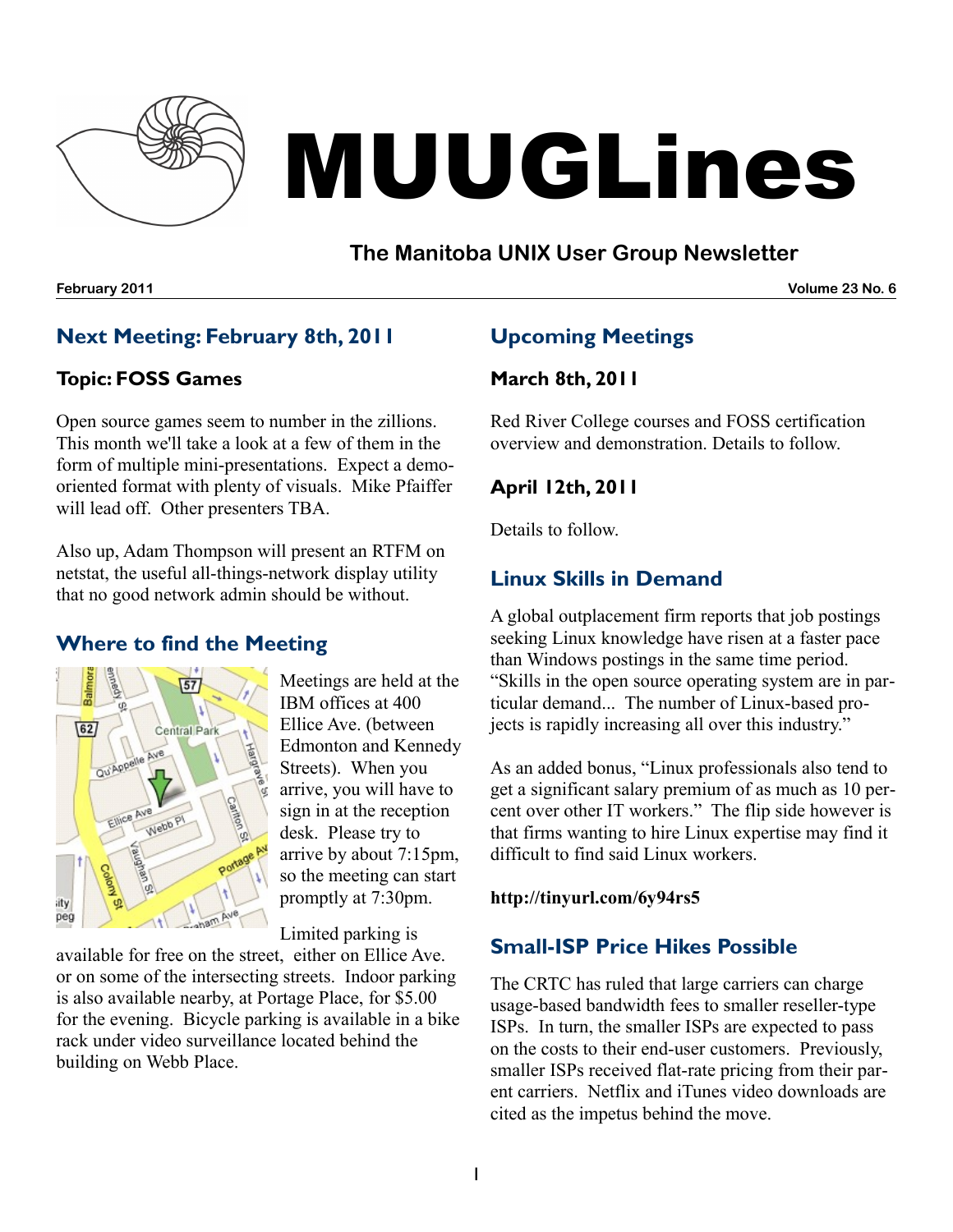These changes may be relevant to Winnipeggers who use small ISPs like les.net. The ruling doesn't take effect until March 31, and there's no guarantee small ISPs will make immediate changes to billing structures.

Similar changes may eventually affect large-ISP (think Shaw) customers. Large ISPs have not been happy with the introduction of Netflix, which gives customers an option of dropping expensive \$50+/month cable TV for \$8/month Netflix TV and movies, all the while saturating Shaw cable modems with the massive bandwidth requirements of such services. Expect further debates on the subject in the future.

**http://tinyurl.com/4rrqvzb**

# **OpenSSH 5.7 Released**

Exciting new features include:

Elliptic Curve Cryptography modes for key exchange and host/user keys. These provide better performance and shorter keys than plain DH and DSA.

The ability to copy files with scp between two remote hosts directly from the local host, without passing the data through the local host.

A new IPQoS option to allow the user to specify arbitrary TOS/DSCP/QoS flag values.

#### **http://openssh.com/txt/release-5.7**

#### **KDE 4.6.0 Released**

This update provides updated Plasma workspaces which make it easier to associate applications with activities such as work or home tasks. Netbook enhance-



ments optimize for speed and touchscreen interfaces. Also, desktop widgets can now be written in QML, the declarative Qt language. Dolphin gets *faceted browsing* which lets you filter files by metadata.

**http://kde.org/announcements/4.6/**

# **Intel Announces 2nd Gen Core**

Announced at CES 2011, Intel has upgraded its  $\text{Core}^{\text{TM}}$ CPUs for both desktop and mobile computers. The newer processors, codenamed *Sandy Bridge*, will



provide improved power efficiency and performance. A relatively new development sees GPUs integrated directly into the CPU for vastly improved "onboard" video speed, as well as reduced cost because of the resultant simplification of the chipset.

Expect computers containing these new CPUs to arrive soon at a dealer near you.

**http://tinyurl.com/5whexue**

# **Affordable 3D Printing**

Linux Pro Magazine had an excellent article last year (issue #116) about building your own inexpensive 3D printer. A 3D printer is a device that takes CAD files and rapidly turns them into real-life 3D solid objects out of inkjet-like droplets of plastic, PVC or even wild materials like peanut butter! The process is quite amazing to watch, as solid objects appear out of nowhere in front of your eyes.

With a little DIY and open source, you can build these marvels for \$750-\$4000. A few open source schematics, parts lists and firmware/software projects are freely available on the internet. Popular ones include CupCake, Fab@Home and RepRap.

Methinks this would make quite an interesting thing for a group of MUUGers to create for the use of all members!

**http://tinyurl.com/4sre3aq** (purchase required)

## **Cheap Linux Pro Magazine Trial**

Linux Pro Mag is again offering uberinexpensive trial subscriptions of 3 months for only \$3.

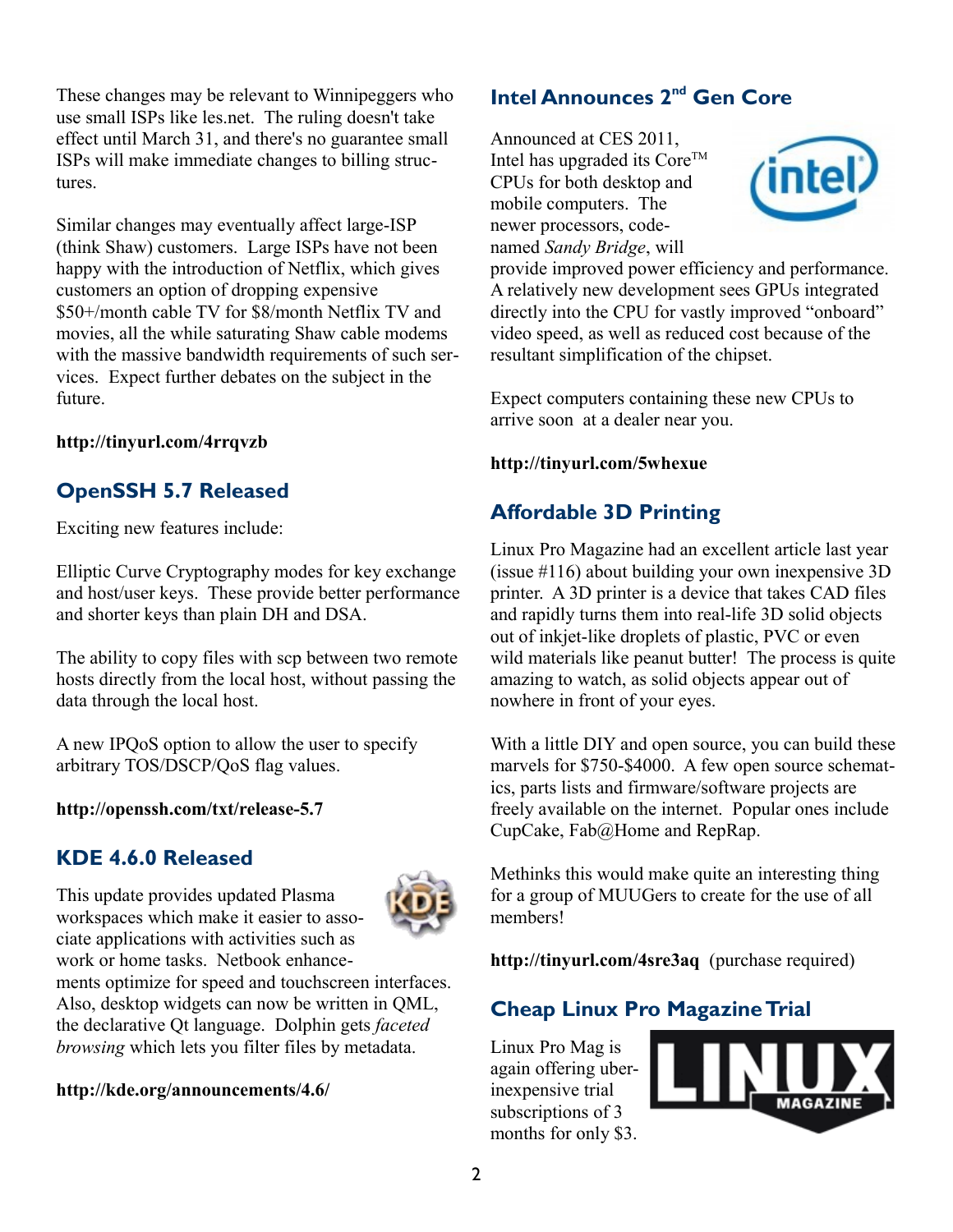It has a different feel than Linux Journal, with a heavy European flavor. It has a heavy user slant, with a secondary emphasis on programming and administration.

If you test it out, make sure you read the terms and cancel within the time frame mentioned or you will be billed for an entire year automatically. It's quite an expensive yearly subscription price!

#### **https://www.linuxpromagazine.com/Subscribe/Trial-Subscription**

# **Egypt Shuts Off Net**

January 28, 2001: Egypt has apparently shut down the internet within its borders. It accomplished this by reportedly disabling the country's DNS servers. Outages are affecting not just ordinary citizens, but businesses and schools. Egypt is attempting to crackdown on the ongoing protests in the wake of the Tunisian popular uprising.

#### **http://tinyurl.com/4933elq**

## **Capacitor Plague Continues**

It's a problem most of us have seen in the last decade: unstable computers caused by faulty capacitors on motherboards and in power supplies. These bulging or



goo-leaking cylindrical components have caused the industry massive grief and continue to plague users to this day.

If you have a computer showing stability problems (crashing, freezing, USB problems), check your caps for any sign of bulging. Good caps should be so flat on top they are almost concave. Once a cap starts going bad, it will only get worse, until one day your board fails to POST.

The only solution is to desolder the bad caps (and all caps of that same value on the board) and solder on new ones, preferably high-quality Japanese-made caps. The process is tricky and tedious and often it is cheaper to just buy a new board. However, a new board usually entails a new CPU, new RAM and possibly a new power supply, as well as often an OS reinstall (especially Windows).

DIYers with decent tools can attempt the repair themselves. Various how-to guides are on the internet.

If you choose to discard a bad-cap board rather than fix it, please bring it to a MUUG meeting and Trevor Cordes will happily accept it for repair and find a good home for it rather than toxifying our landfills.

#### **[http://en.wikipedia.org/wiki/Capacitor\\_plague](http://en.wikipedia.org/wiki/Capacitor_plague)**

## **MozRepl Lets You Program Firefox**

by Trevor Cordes

Want to do some "web scraping"? Sometimes you want to programmatically access a web site, to crawl it to scrape all files for example. If the site uses non-basic web authentication, common nowadays, you can't use a simple recursive crawler like wget. Luckily tools like Perl's WWW::Mechanize came along providing extremely simply ways to create your own crawler that can tackle most sites.

Then along came the curse of javascript. Some sites now **require** javascript in order to login or use the site. WWW::Mechanize javascript capabilities are in their infancy and not, in this author's opinion, usable at this stage.

To the rescue comes a strangely-named MozRepl. Instead of trying to recreate the browser logic in perl as Mechanize does, this tool hooks into Firefox itself giving you guaranteed site compatibility. If the site works in Firefox, it can be programmatically controlled. The downside (or neat upside?) to this is MozRepl actually controls a visible Firefox window so you can watch as your code chugs along.